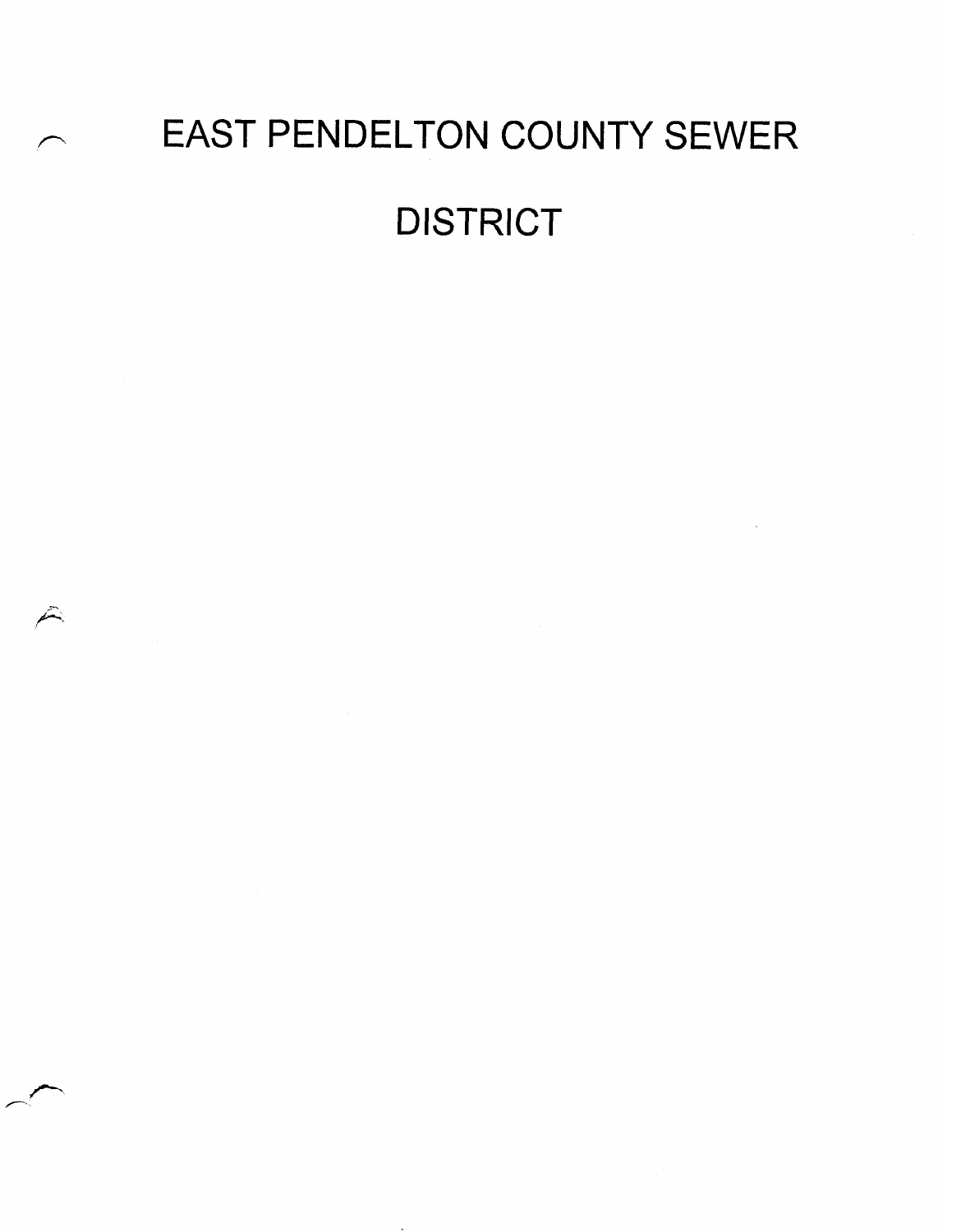| P.S.C. Ky. No. 1.                                                                                         |  |  |  |  |  |  |  |  |  |
|-----------------------------------------------------------------------------------------------------------|--|--|--|--|--|--|--|--|--|
| Cancels P.S.C. Ky. No.                                                                                    |  |  |  |  |  |  |  |  |  |
|                                                                                                           |  |  |  |  |  |  |  |  |  |
|                                                                                                           |  |  |  |  |  |  |  |  |  |
|                                                                                                           |  |  |  |  |  |  |  |  |  |
| East Pendleton County Water & Sewer Division II                                                           |  |  |  |  |  |  |  |  |  |
| (Utility)                                                                                                 |  |  |  |  |  |  |  |  |  |
| OF                                                                                                        |  |  |  |  |  |  |  |  |  |
| Falmouth, Kentucky                                                                                        |  |  |  |  |  |  |  |  |  |
| (City)                                                                                                    |  |  |  |  |  |  |  |  |  |
| RATES, RULES AND REGULATIONS FOR FURNISHING                                                               |  |  |  |  |  |  |  |  |  |
|                                                                                                           |  |  |  |  |  |  |  |  |  |
| SEWER SERVICE                                                                                             |  |  |  |  |  |  |  |  |  |
| AT                                                                                                        |  |  |  |  |  |  |  |  |  |
| Oak Haven Subdivision                                                                                     |  |  |  |  |  |  |  |  |  |
| (Location)                                                                                                |  |  |  |  |  |  |  |  |  |
| In Pendleton County                                                                                       |  |  |  |  |  |  |  |  |  |
| Located approx. 2 miles south of Falmouth on U.S. 27                                                      |  |  |  |  |  |  |  |  |  |
|                                                                                                           |  |  |  |  |  |  |  |  |  |
| FILED WITH PUBLIC SERVICE COMMISSION OF                                                                   |  |  |  |  |  |  |  |  |  |
| <b>KENTUCKY</b>                                                                                           |  |  |  |  |  |  |  |  |  |
|                                                                                                           |  |  |  |  |  |  |  |  |  |
|                                                                                                           |  |  |  |  |  |  |  |  |  |
| <b>ISSUED</b><br><b>EFFECTIVE</b><br>19 95<br>19 95<br>$3 - 9$<br>$3 - 9$<br>$\mathbf{r}$<br>$\mathbf{r}$ |  |  |  |  |  |  |  |  |  |
| PUBLIC SERVICE COMMISSION                                                                                 |  |  |  |  |  |  |  |  |  |
| East Pendleton Co. Water &<br>OF KENTUCKY<br><b>ISSUED</b>                                                |  |  |  |  |  |  |  |  |  |
| BY Sewer Div. II<br><b>EFFECTIVE</b><br>(Name of Utility)                                                 |  |  |  |  |  |  |  |  |  |
|                                                                                                           |  |  |  |  |  |  |  |  |  |
| MAR 09 1995<br>BY<br>(Signature)                                                                          |  |  |  |  |  |  |  |  |  |
| PURSUANT TO 807 KAR 5:011,<br>Roscoe Antrobus                                                             |  |  |  |  |  |  |  |  |  |
| SECTION 9 (1)                                                                                             |  |  |  |  |  |  |  |  |  |
| avdan C. neel<br>BY:<br>FOR THE FUBLIC SERVICE COMMISSION                                                 |  |  |  |  |  |  |  |  |  |
|                                                                                                           |  |  |  |  |  |  |  |  |  |

 $\tilde{f}$ 

 $\sigma_{\rm c}$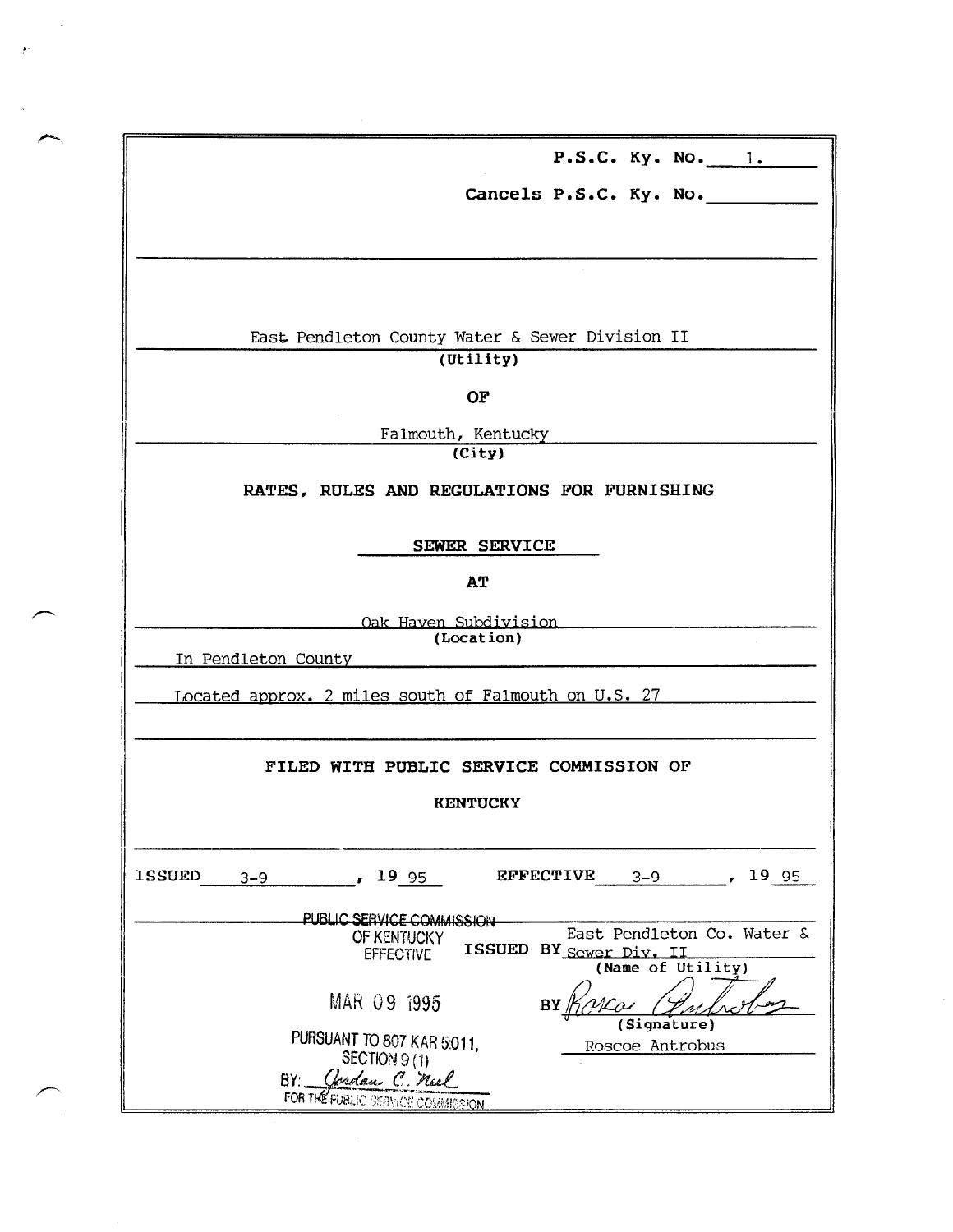| Form for filing Rate Schedules | NORTHEAST PORTION OF<br>For PENDLETON COUNTY |
|--------------------------------|----------------------------------------------|
|                                | Community, Town or City                      |
|                                | P.S.C. NO.                                   |
|                                | SHEET NO.                                    |
| EAST PENDLETON WATER DISTRICT  | CANCELLING P.S.C. NO.                        |
| Name of Issuing Corporation    | SHEET NO.                                    |

# CLASSIFICATION OF SERVICE

|                                           | RATE<br>PER UNIT                                                                                                         |
|-------------------------------------------|--------------------------------------------------------------------------------------------------------------------------|
| RESIDENTIAL - SEWER                       |                                                                                                                          |
| STEP ONE-EFFECTIVE DATE OF PSC ORDER      |                                                                                                                          |
| FIRST 1,000 GALLONS<br>OVER 1,000 GALLONS | \$7.50 MINIMUM BILL<br>\$3.14 PER 1,000 GALLONS                                                                          |
| STEP TWO-EFFECTIVE APRIL 15, 1998         |                                                                                                                          |
| FIRST 1,000 GALLONS<br>OVER 1,000 GALLONS | \$16.15 MINIMUM BILL<br>\$5.73 PER 1,000 GALLONS                                                                         |
| STEP THREE-EFFECTIVE MARCH 15, 1999       |                                                                                                                          |
| FIRST 1,000 GALLONS<br>OVER 1,000 GALLONS | \$20.18 MINIMUM BILL<br>\$7.15 PER 1,000 GALLONS LIC SERVICE COMMISSION<br><b>OFIKENTUCKY</b><br><b>EFFECTIVE</b>        |
|                                           | MAR / 5 1999                                                                                                             |
|                                           | PURSUANT TO 807 KAR 5:011.<br>SECTION 9(1)                                                                               |
|                                           | BY: SRed(1, 1)<br>SECRETARY OF THE COMMISSION                                                                            |
| MAY 7, 1997<br>DATE OF<br><b>ISSUE</b>    | MARCH 2, 1998<br>DATE EFFECTIVE                                                                                          |
| ISSUED BY<br>Officer<br>оf                | CHAIRMAN<br>TITLE                                                                                                        |
|                                           | Issued by authority of an Order of the Public Service Commission of<br>Kentucky in Case No. $97-243$ dated MARCH 2, 1998 |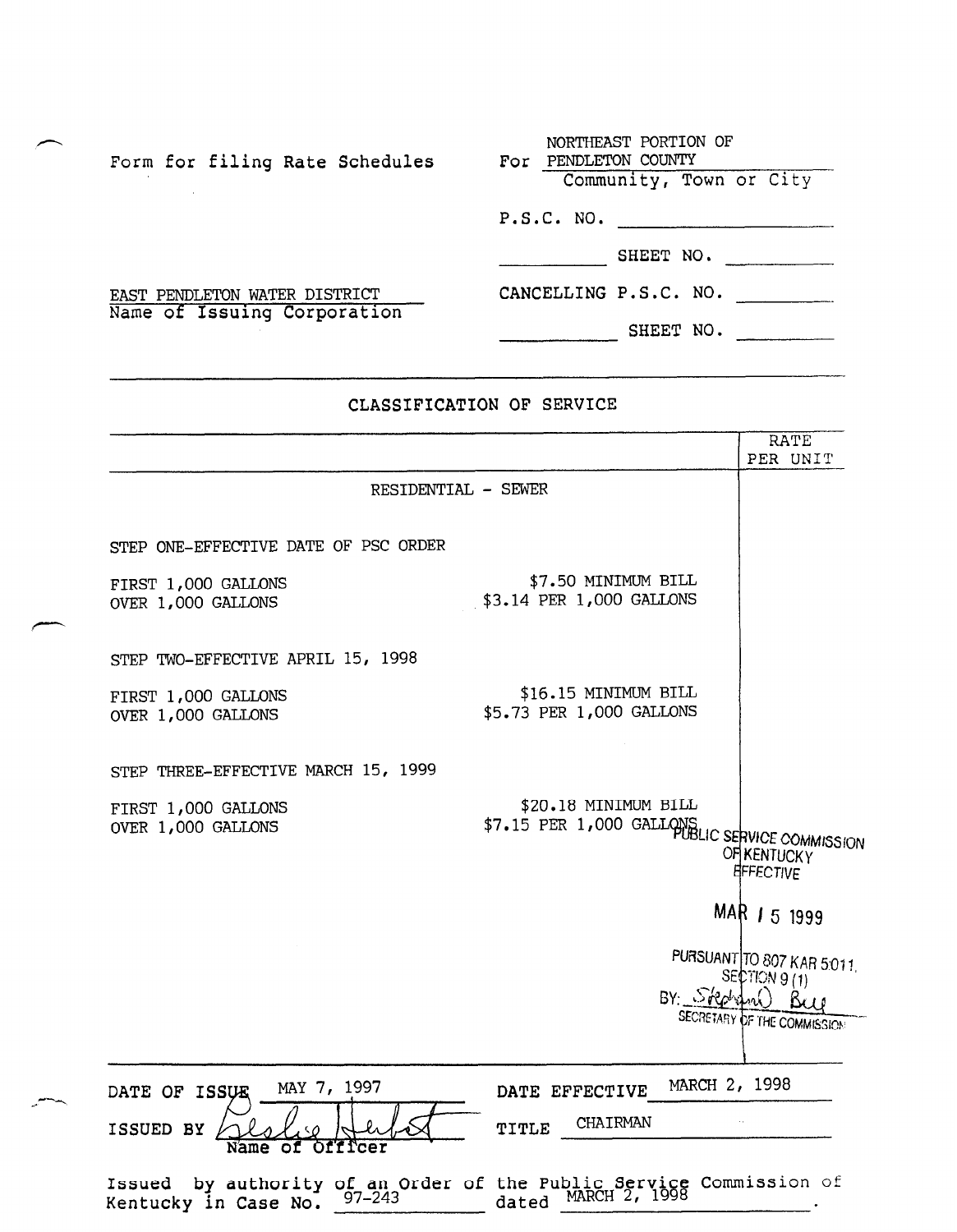|                                               | <b>FOR</b><br>Sewer      |
|-----------------------------------------------|--------------------------|
|                                               | P.S.C. KY. NO.           |
|                                               | SHEET NO.<br>2.          |
| East Pendleton Co. Water & Sewer<br>(Utility) | CANCELLING P.S.C. KY NO. |
|                                               | SHEET NO.                |
|                                               |                          |

# RULES AND REGULATIONS

This schedule of Rules and Regulations governs the furnishing of sewage service by East Pendleton Co. Water & Sewerhereinafter referred to as the Utility and applies to all service received from the Utility. All Rules and Regulations are to be in effect so long as they are not in conflict with the rules and regulations of the Public Service Commission. The Utility is further subject to all Rules and Regulations of the Public Service Commission. PUBLIC SERVICE COMMISSION

## SERVICE AREA

|            |  |               |     |           | The utility furnishes sewer service to Oak Haven Subdivision | MAR 09 1995                       |
|------------|--|---------------|-----|-----------|--------------------------------------------------------------|-----------------------------------|
|            |  |               |     |           | (Subdivision)                                                |                                   |
| located at |  | Falmouth, Ky. | i n | Pendleton |                                                              | -PURSUANT TO 807 KRA 5.011.       |
|            |  | (City)        |     |           |                                                              | SECTION 9 (1)                     |
|            |  |               |     |           |                                                              | avedan C. neel                    |
|            |  |               |     |           |                                                              | FOR THE FUBLIC SERVICE COMMISSION |

OF KENTUCKY

**EFFECTIVE** 

# SUBSTANCES NOT TO BE DISCHARGED INTO SEWERS

No substances shall be placed into the sanitary sewer system which will create a combustible, gaseous, explosive or inflammable condition nor shall any substances or objects be placed or discharged into the system which will not dissolve and which will thus cause an obstruction and clogging within the system. No petroleum products shall be placed or discharged into the system. No storm water or surface water drain shall be connected with the sanitary sewer system nor shall any storm or surface water be otherwise introduced into the system.

# SEWER LINES

A sewer service pipe shall not be laid in the same trench with a water pipe.

If a governmental agency requires an inspection of the customer's plumbing, the Utility shall not connect the customer's service pipe until it has received notice from the inspecction agency certifying that the customer's plumbing is satisfactory. When necessary to move or relocate facilities, the cost will be paid by the party or parties requesting such relocation.

| D         | OF. | <b>ISSUES</b> |              |              | 95          |       | DATE EFFECTIVE |              |                |                               |       |
|-----------|-----|---------------|--------------|--------------|-------------|-------|----------------|--------------|----------------|-------------------------------|-------|
|           |     |               | <b>MONTH</b> | <b>DATE</b>  | <b>YEAR</b> |       |                | <b>MONTH</b> | DATE.          | <b>YEAR</b>                   |       |
|           |     |               |              |              |             |       |                | P.0. Box 29  |                |                               |       |
| ISSUED BY |     |               |              |              | free        | Mqr.  |                |              |                | 600 Woodson Rd., Falmouth, KY | 41040 |
|           |     |               |              | STGNATIER OF | OFFICER     | TITLE |                |              | <b>ADDRESS</b> |                               |       |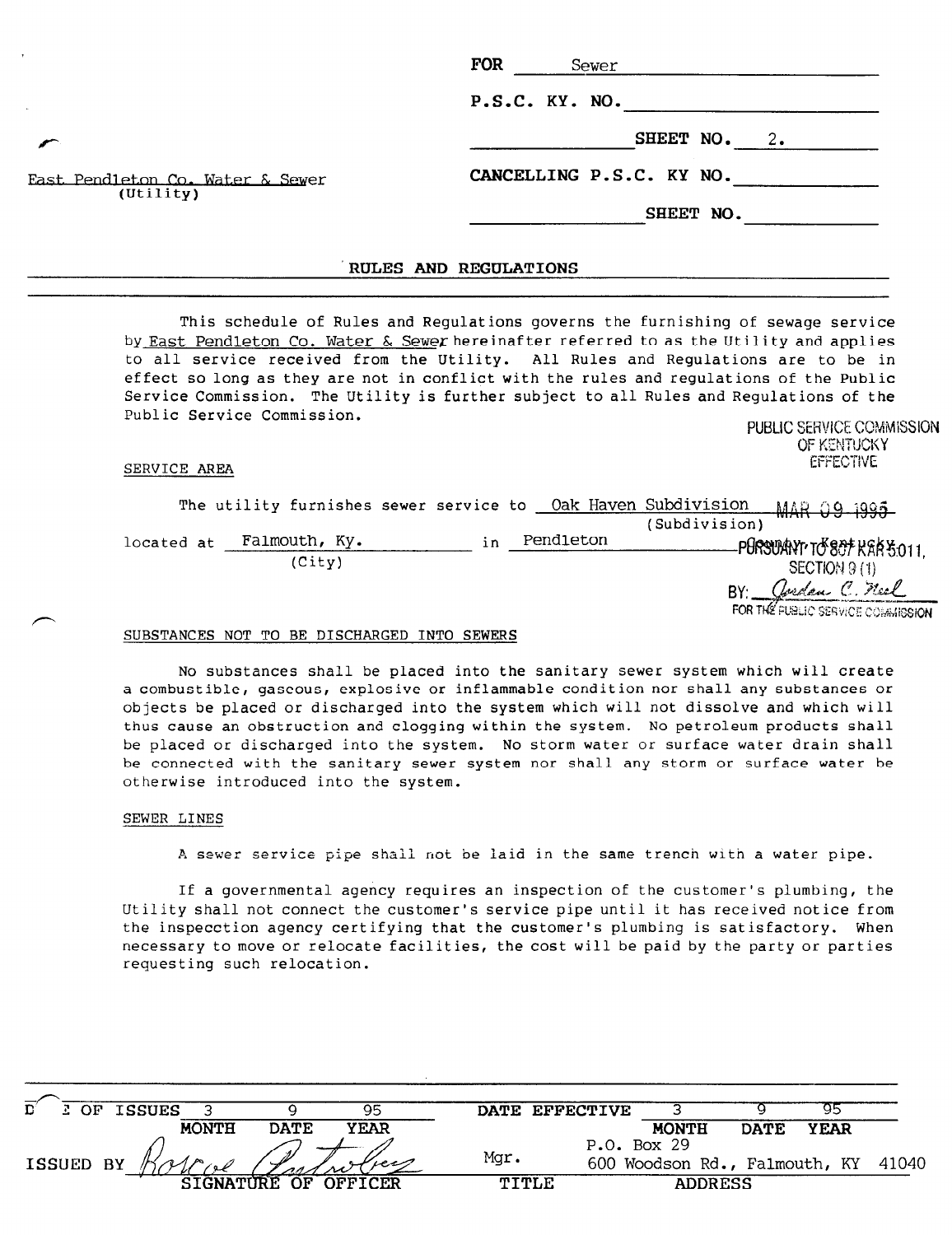| <b>FOR</b>               | Sewer |  |           |              |  |  |
|--------------------------|-------|--|-----------|--------------|--|--|
| $P.S.C.$ $KY.$ $NO.$     |       |  |           |              |  |  |
|                          |       |  |           | SHEET NO. 3. |  |  |
| CANCELLING P.S.C. KY NO. |       |  |           |              |  |  |
|                          |       |  | SHEET NO. |              |  |  |
|                          |       |  |           |              |  |  |
| AND REGULATIONS          |       |  |           |              |  |  |

### SEWER FAILURE

East Pendleton Co. Water & Sewer (Utility)

A

/?

The utility is responsible for the maintenance of that portion of the service line installed by the Utility and the customer is responsible for the maintenance of that portion installed by the customer.

**RULES** 

# PROTECTION BY CONSUMER

The Consumer shall protect the equipment of the Utility on his pressisce SERVIC BOOMMISSION not interfere with the Utility's property or permit interference excemp HENT!CONY authorized representatives of the Utility. The example of the Utility.

# NOTICE OF TROUBLE

MAR 09 1995

The Consumer shall give immediate notice to the Utility of any irregularities or unsatisfactory service and of any known defects. The PURSUANT TO 807 KAR 5011, SECTION  $\vartheta$  (1)

 $\frac{\text{COMRECTION CHARGES}}{P}$  .  $\frac{\text{Qeyl}_{\text{Cov}}}{P}$ FOR THE PUBLIC SERVICE COMMISSION.

Normal connections to existing sewer lines shall be made without charge for a prospective customer who applies for and contracts to use service for one (1) year or more. Any such connection made at the property line of a prospective customer shall be classified as a normal connection.

Any prospective customer, and any subdivider, developer, contractor, or other entity which is not a prospective customer, requiring service for a defined undeveloped area that is determined feasible to serve, will be charged the full cost of installation. In such instances the prospective customer, subdivider, developer, contractor, or other entity which is not a prospective customer will be charged a contribution in aid of construction.

If any prospective customer is directly charged a contribution in aid of construction, the contribution charged shall be subject to Public Service Commission approval. If any subdivider, developer, contractor, or any other entity which is not a prospective customer is directly charged a contribution in aid of construction, the contribution charged shall be subject to negotiation between the utility and the subdivider, developer, contractor or other entity which is not a prospective customer, and such charge shall not be subject to Public Service Commission approval.

| <b>COF ISSUES</b> |       | 95                  |         |      |                |             | 95             |                                     |
|-------------------|-------|---------------------|---------|------|----------------|-------------|----------------|-------------------------------------|
| <b>MONTH</b>      | DATE. | <b>YEAR</b>         |         |      | <b>MONTH</b>   | <b>DATE</b> | <b>YEAR</b>    |                                     |
|                   |       |                     |         |      |                |             |                |                                     |
|                   |       |                     |         |      |                |             |                |                                     |
|                   |       |                     | TITLE   |      |                |             |                |                                     |
|                   |       | <b>SIGNATURE OF</b> | OFFICER | Mqr. | DATE EFFECTIVE | P.0. Box 29 | <b>ADDRESS</b> | 600 Woodson Rd., Falmouth, KY 41040 |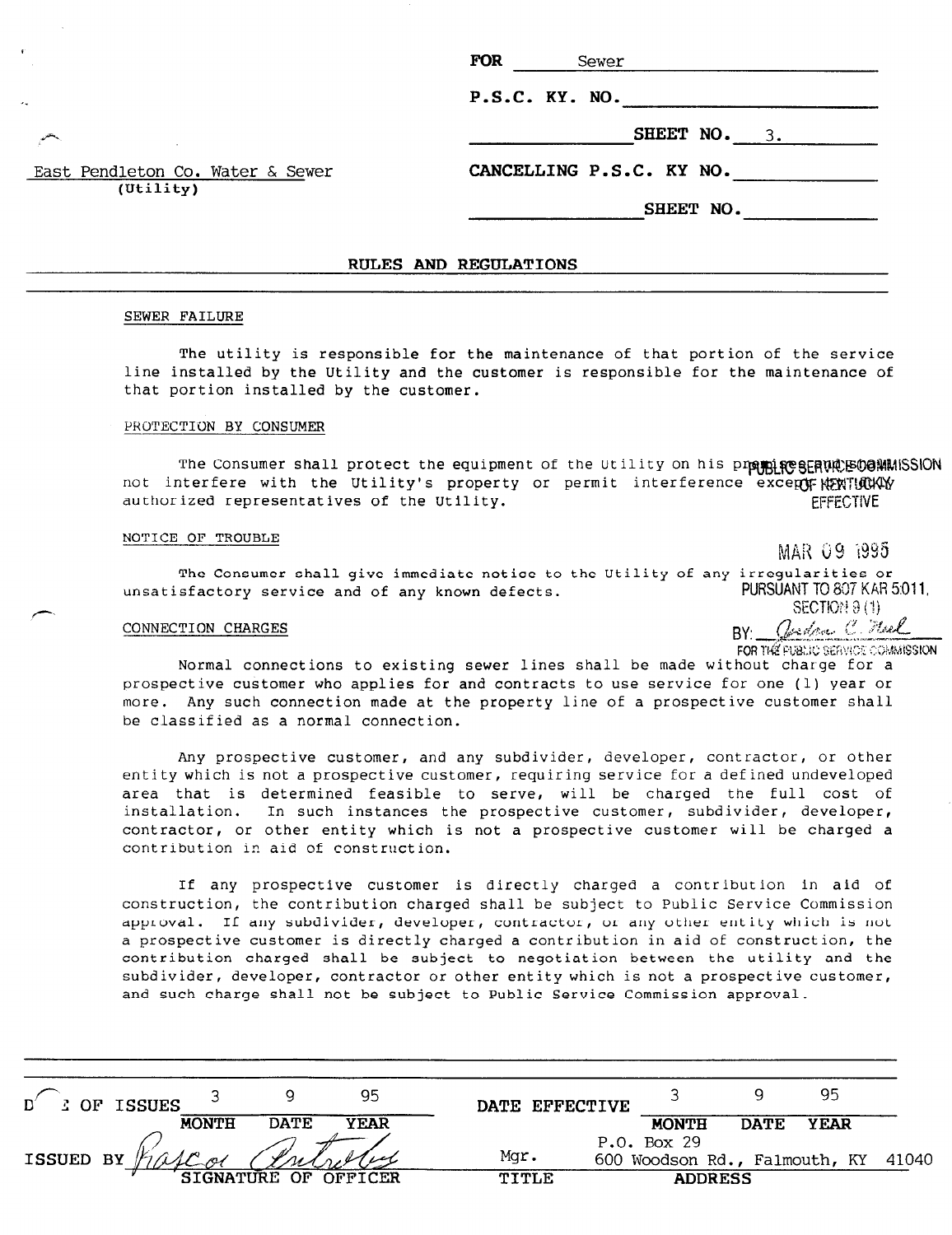| $P.S.C.$ $KY.$ $NO.$     |  |  |                |  |  |
|--------------------------|--|--|----------------|--|--|
|                          |  |  | SHEET $NO. 4.$ |  |  |
| CANCELLING P.S.C. KY NO. |  |  |                |  |  |
|                          |  |  | SHEET NO.      |  |  |

# RULES AND REGULATIONS

Any customers ultimately connected under this arrangement shall be charged according to the utility's current approved rates filed with the Public Service Commission.

For purposes of this provision the term "prospective customer" shall mean any person, firm or corporation which expresses an intent to become an ultimate user or customer of the utility at the time of the contribution in aid of construction is charged. A subdivider, developer or contractor is not considered a "prospective customer" for purposes of this section.

# DISCONTINUANCE OF SERVICE BY THE UTILITY

East Pendleton Co. Water & Sewer

(Utility)

The Utility may refuse or terminate service for noncompliance with its tariffed rules or commission regulations after having made a reasonable effort to obtain customer compliance. Said customer will be given at least ten (10) days written notice prior to termination.

If a dangerous condition is found to exist service may be terminated without notice however, the utility will notify the customer in writing and if possible orally of the reasons for termination or refusal. The notice will be recorded along with the corrective action to be taken by the customer or the utility before service is restored.  $\frac{1}{2}$ 

The utility may terminate service for nonpayment of tariffed charges after a five International may cerminate service for nonpayment of tarritted charges after a five (5) day written notice of intent to terminate. Service will not be terminated before twenty (20) days after the mailing date of the original bill. If a medical certificate is presented service will not be terminated for thirty (30) days beyond the termination date.

PUBLIC SERVICE COMMISSION

When payments are delinquent the Utility may file a complete a complete a complete a complete a complete a compl When payments are delinquent the Utility may file a complaint in  $\mathcal{W}_\text{CEECTNUE}^{(1)}$ Utility may request that all court costs be included in any judgement amount away thed

# MAR 09 1995

# DISCONTINUANCE AT CUSTOMER'S REQUEST

PURSUANT TO 807 KAR 5.01 Customers who have fulfilled their contract terms and wish to must give at le<mark>ast three (3) days notice.</mark> The notice may be person or vi<mark>a</mark> telephone. Notice to di**scon**tinue prior to expiratid

| $\Gamma$ $\bar{z}$ of ISSUES |                           |                      | 95          |       | DATE EFFECTIVE |                                     |             | 95          |  |
|------------------------------|---------------------------|----------------------|-------------|-------|----------------|-------------------------------------|-------------|-------------|--|
|                              | <b>MONTH</b>              | <b>DATE</b>          | <b>YEAR</b> |       |                | <b>MONTH</b>                        | <b>DATE</b> | <b>YEAR</b> |  |
|                              |                           |                      |             |       | P.O. Box 29    |                                     |             |             |  |
|                              | ISSUED BY Roke Chatroling |                      |             | Mqr.  |                | 600 Woodson Rd., Falmouth, KY 41040 |             |             |  |
|                              |                           | SIGNATURE OF OFFICER |             | TITLE |                | <b>ADDRESS</b>                      |             |             |  |